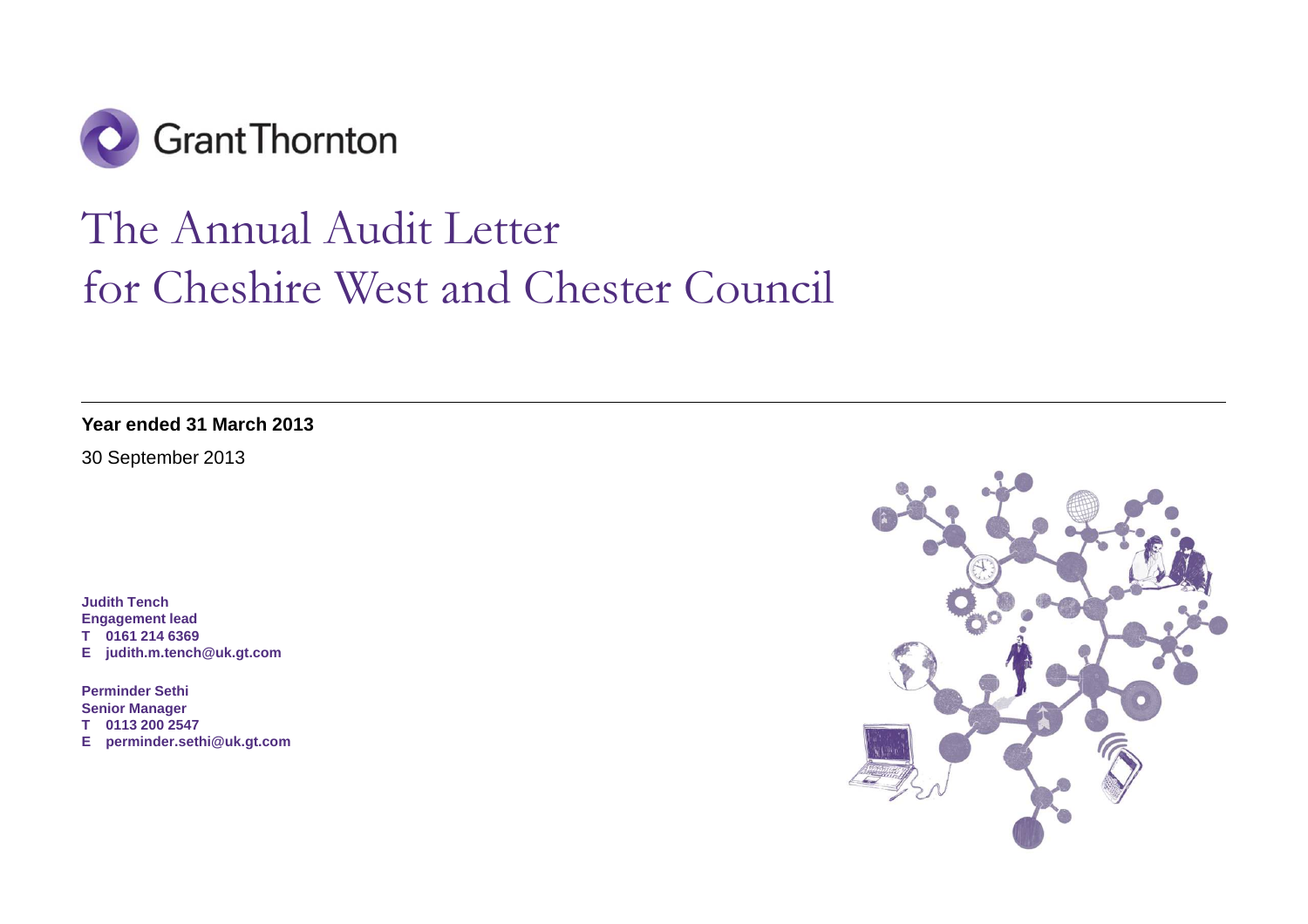### Contents

| <b>Section</b> |                                              | Page |
|----------------|----------------------------------------------|------|
|                | 1. Executive summary                         |      |
| $2^{+}$        | Audit of the accounts                        |      |
|                | 3. Value for Money                           |      |
|                | 4. Certification of grant claims and returns | 11   |
|                |                                              |      |

#### Appendices

A Reports issued and fees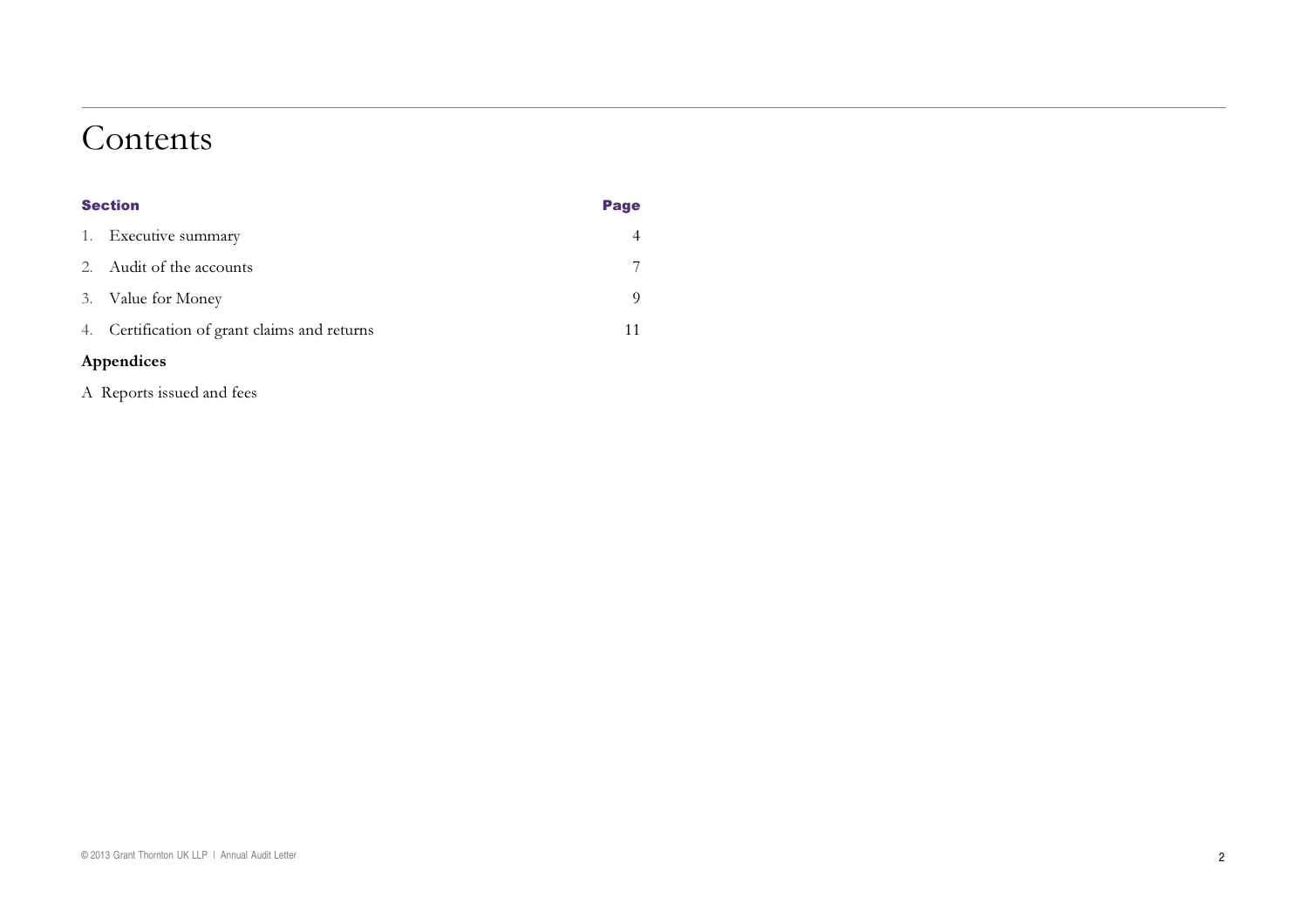### **Section 1:** Executive summary

**01. Executive summary** 

**02. Audit of the accounts** 

**03. Value for Money**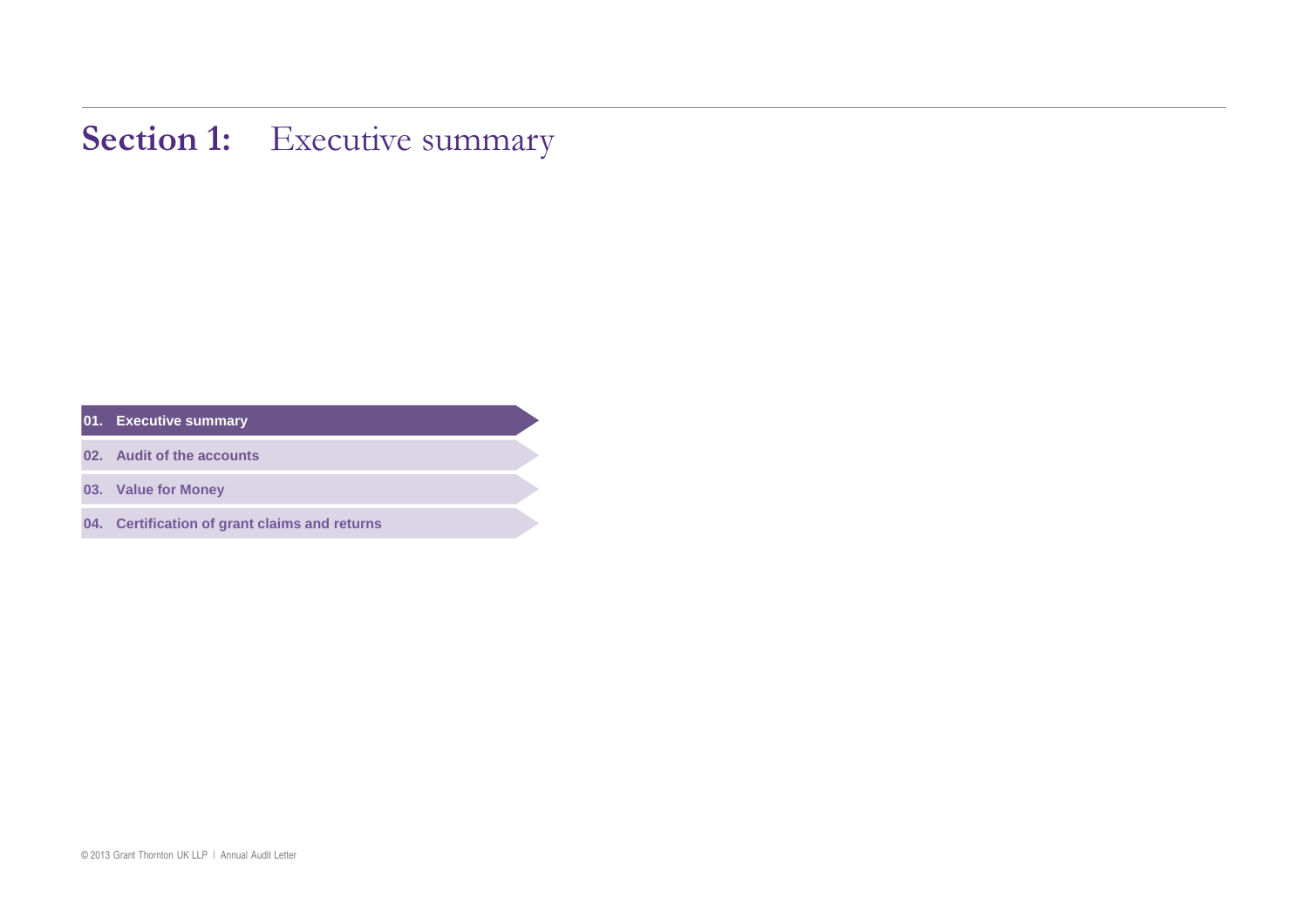## Executive summary

#### Purpose of this Letter

Our Annual Audit Letter ('Letter') summarises the key findings arising from the following work that we have carried out at Cheshire West and Chester Council ('the Council') for the year ended 31 March 2013:

- auditing the 2012/13 accounts and Whole of Government Accounts submission (Section two)
- assessing the Council's arrangements for securing economy, efficiency and effectiveness in its use of resources (Section three)
- • certification of grant claims and returns (Section four).

The Letter is intended to communicate key messages to the Council and external stakeholders, including members of the public. We reported the detailed findings from our audit work to those charged with governance in the Audit Findings Report dated 8 August 2013.

#### Responsibilities of the external auditors and the Council

This Letter has been prepared in the context of the Statement of Responsibilities of Auditors and Audited Bodies issued by the Audit Commission (www.auditcommission.gov.uk).

The Council is responsible for preparing and publishing its accounts, accompanied by an Annual Governance Statement. It is also responsible for putting in place proper arrangements to secure economy, efficiency and effectiveness in its use of resources (Value for Money).

Our annual work programme, which includes nationally prescribed and locally determined work, has been undertaken in accordance with the Audit Plan that we issued on 19 March 2013 and was conducted in accordance with the Audit Commission's Code of Audit Practice ('the Code'), International Standards on Auditing (UK and Ireland) and other guidance issued by the Audit Commission.

#### Audit conclusions

The audit conclusions which we have provided in relation to 2012/13 are as follows:

- an unqualified opinion on the accounts which give a true and fair view of the Council's financial position as at 31 March <sup>2013</sup> and its income and expenditure for the year
- an unqualified conclusion in respect of the Council's arrangements for securing economy, efficiency and effectiveness in its use of resources
- an unqualified opinion on the council's Whole of Government Accounts submission.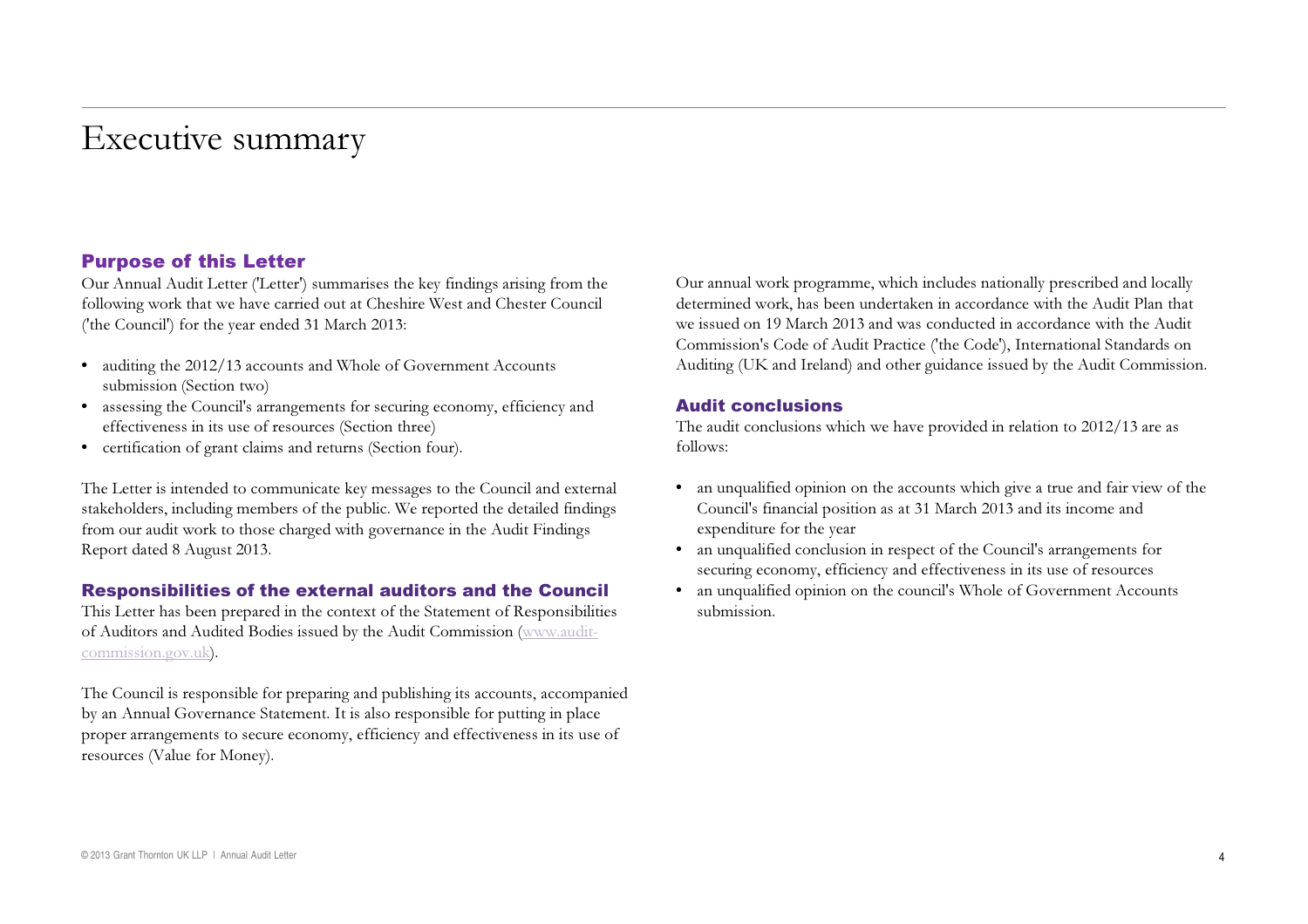## Executive summary

#### Key areas for Council attention

We summarise here the key messages arising from our audit for the Council to consider as well as highlighting key issues facing the Council in the future.

The Council generated some  $f<sub>i</sub>15m$  in cost improvements during 2012/13 helping to achieve an underspend year end revenue outturn position of  $\ \pm 1.5$ m. Looking ahead, the Council needs to ensure its Medium Term Financial Plan (MTFP) remains responsive given the  $\pounds 43$ m savings still required between 2013/14 and 2016/17.

Whilst the Council's decision making processes have improved, there remains an on going need to ensure the approach taken is clear, transparent and subject to appropriate challenge and review.

Looking ahead, the Council has an ambitious programme of major projects in development including Barons Quay, a retail, leisure and commercial development in Northwich, the Chester Northgate development, which includes both commercial and retail use, and the commercial development of the Chester Business Quarter. Given the significant size of these projects, it is important that the Council ensures effective governance, risk management and due diligence arrangements are in place as these projects continue to develop.

#### Acknowledgements

This Letter has been agreed with the Director of Resources and will be presented to the Executive on 9 October 2013 and the Audit and Governance Committee on 12 November 2013.

We would like record our appreciation for the assistance and co-operation provided to us during our audit by the Council's staff.

> Grant Thornton UK LLP30 September 2013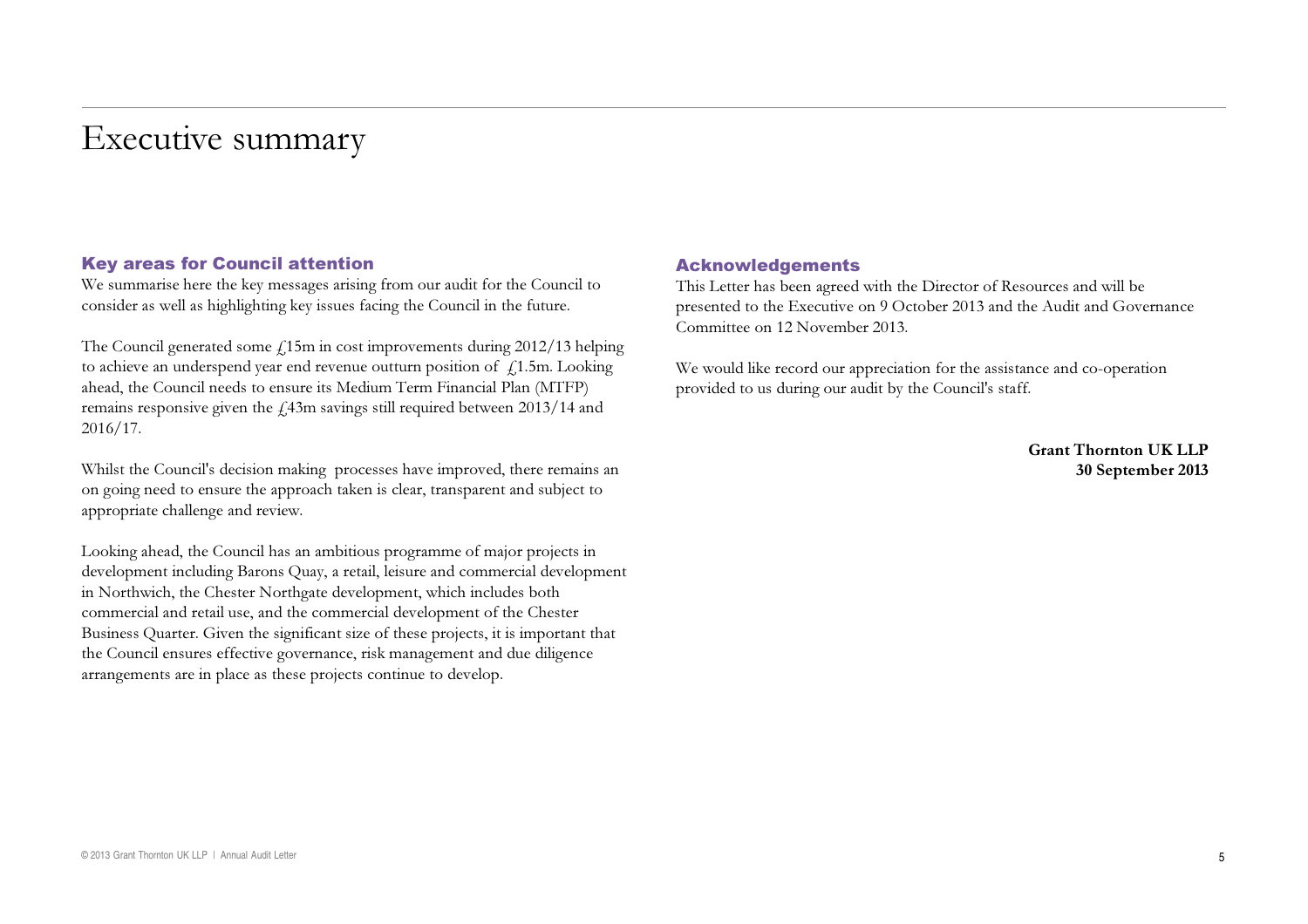### **Section 2:** Audit of the accounts

**01. Executive summary** 

**02. Audit of the accounts** 

**03. Value for Money**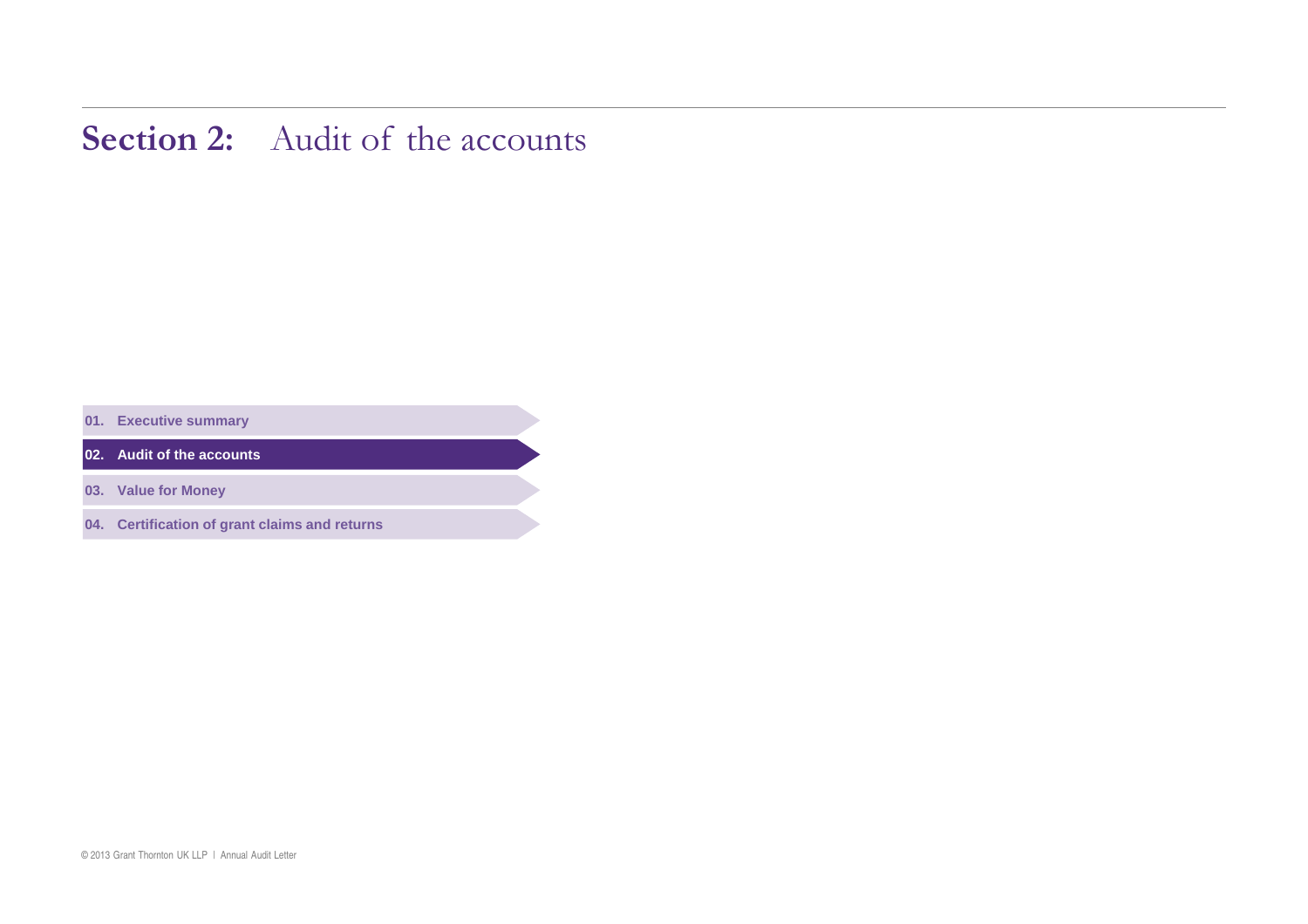### Audit of the accounts

#### Audit of the accounts

The key findings of our audit of the accounts are summarised below:

#### Preparation of the accounts

The Council presented us with draft accounts on 12 June 2013, ahead of the national deadline. Good quality working papers were made available from the start of the audit fieldwork and officers were available throughout our audit to provide additional supporting information.

#### Issues arising from the audit of the accounts

Our audit work did not identify any adjustments affecting the Council's reported financial position. The draft and audited financial statements recorded net expenditure of  $f$ 263m. We agreed with officers a number of minor adjustments to improve the presentation and disclosure of the financial statements.

#### Annual governance statement

We examined the Council's arrangements for compiling the Annual Governance Statement (AGS) and read the AGS to consider whether it was in accordance with our knowledge of the Council. A number of minor narrative adjustments were agreed with officers.

#### Conclusion

Prior to giving our opinion on the accounts, we are required to report significant matters arising from the audit to 'those charged with governance' (defined as the Audit and Governance Committee at the Council). We presented our report to the Audit and Governance Committee on 27 August 2013 and summarise only the key messages in this Letter.

We issued an unqualified opinion on the Council's 2012/13 accounts on 27 August 2013, ahead of the 30 September deadline set by the Department for Communities and Local Government. Our opinion confirms that the accounts give a true and fair view of the Council's financial position and of the income and expenditure recorded by the Council.

We completed our audit of Cheshire Pension Fund and issued an unqualified opinion on 9 September 2013, confirming that the Pension Fund accounts give a true and fair view of the financial transactions for the year.

Following completion of the Cheshire Pension Fund audit, we formally closed the Council's 2012/13 audit on 9 September 2013.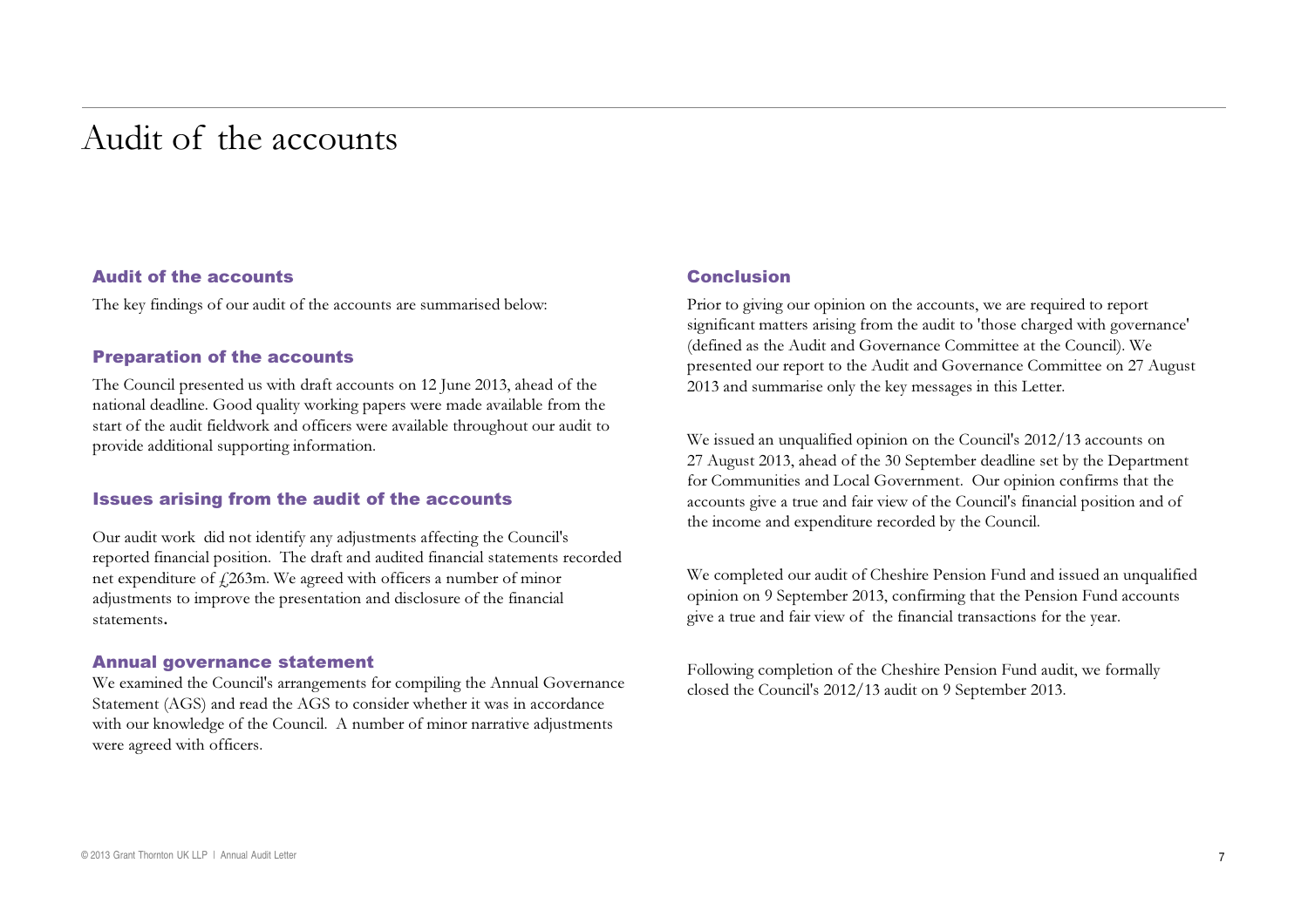# Section 3: Value for Money

**01. Executive summary** 

**02. Audit of the accounts** 

**03. Value for Money**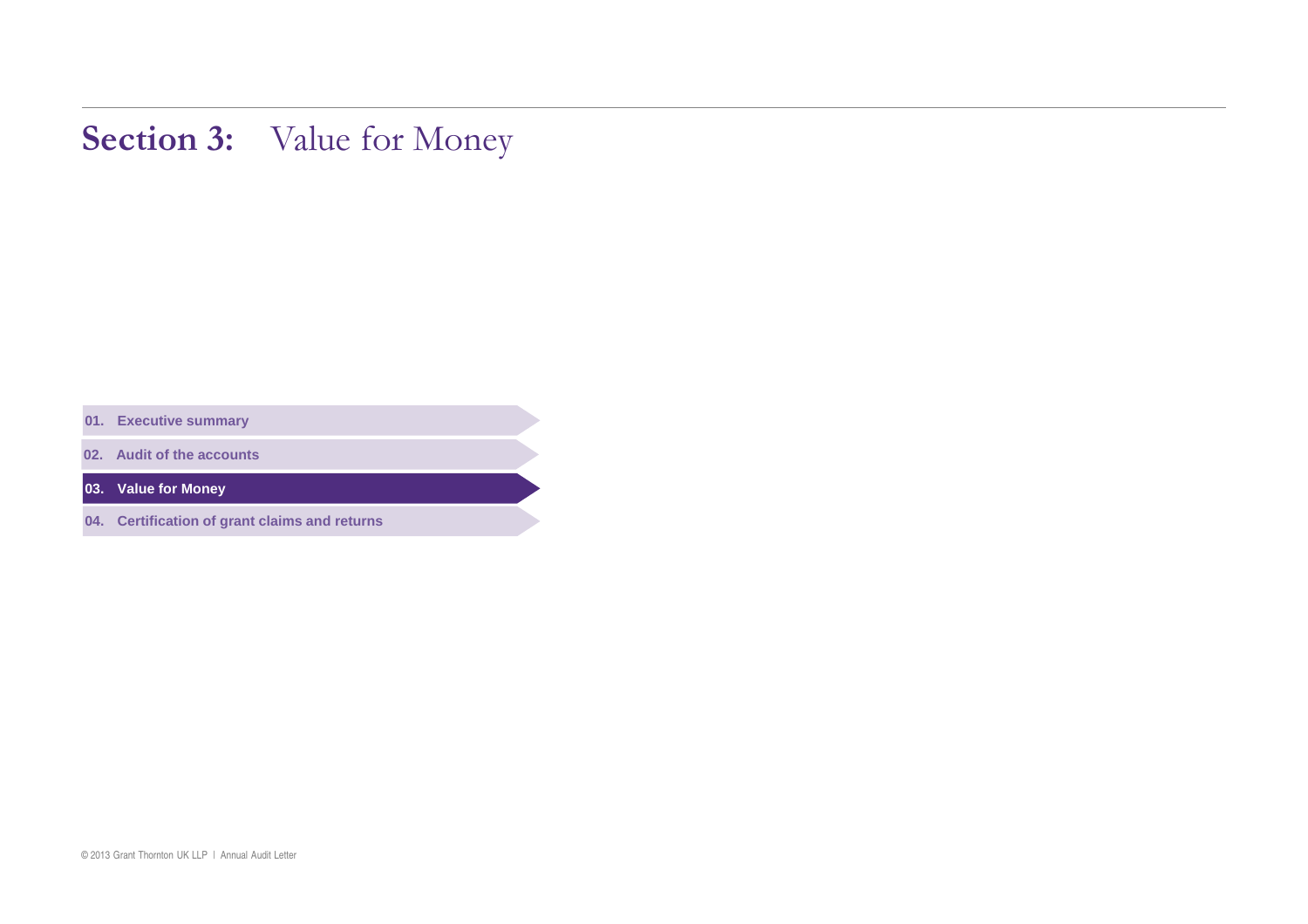# Value for Money

#### Scope of work

The Code describes the Council's responsibilities to put in place proper arrangements to:

- secure economy, efficiency and effectiveness in its use of resources
- ensure proper stewardship and governance
- review regularly the adequacy and effectiveness of these arrangements.

We are required to give a VFM conclusion based on the following two criteria specified by the Audit Commission which support our reporting responsibilities under the Code:

#### The Council has proper arrangements in place for securing financial

**resilience.** The Council has robust systems and processes to manage effectively financial risks and opportunities, and to secure a stable financial position that enables it to continue to operate for the foreseeable future.

#### The Council has proper arrangements for challenging how it secures

economy, efficiency and effectiveness. The Council is prioritising its resources within tighter budgets, for example by achieving cost reductions and by improving efficiency and productivity.

#### Key findings

#### Securing financial resilience

We have undertaken a review which considered the Council's arrangements against the three expected characteristics of proper arrangements as defined by the Audit Commission:

- financial governance
- financial planning
- • financial control.

Overall our work highlighted that whilst the Council has faced, and continues to experience significant financial pressures and risks, its current arrangements for securing financial resilience are effective. However, there remains an on going need for the Council to:

- continue to develop its decision making processes ensuring the approach taken is clear, transparent and subject to appropriate challenge and review
- • continue to closely monitor sickness absence rates at a sufficiently detailed level to identify outliers, and take appropriate action given sickness absence rates have increased marginally over the year to 9.9 days, compared to its target of 8 days.

Further details are provided in our Financial Resilience report issued in August 2013.

#### Challenging economy, efficiency and effectiveness

We have reviewed whether the Council has prioritised its resources to take account of the tighter constraints it is required to operate within and whether it has achieved cost reductions and improved productivity and efficiencies.

Our work noted the delivery of some  $\rm \AA 15m$  in cost improvements during 2012/13, helping to achieve an underspend year end revenue outturn position of  $\ddot{f}$  1.5m. Looking ahead, the Council needs to ensure its Medium Term Financial Plan (MTFP) remains responsive given the  $\AA$ 3m savings still required between 2013/14 and 2016/17.

The Council also needs to fully implement its decision to present key performance indicators of financial health and risk exposure, including a commentary to the Executive and Audit and Governance Committee.

#### Overall VFM conclusion

On the basis of our work, and having regard to the guidance on the specified criteria published by the Audit Commission, we are satisfied that in all significant respects the Council put in place proper arrangements to secure economy, efficiency and effectiveness in its use of resources for the year ending 31 March 2013.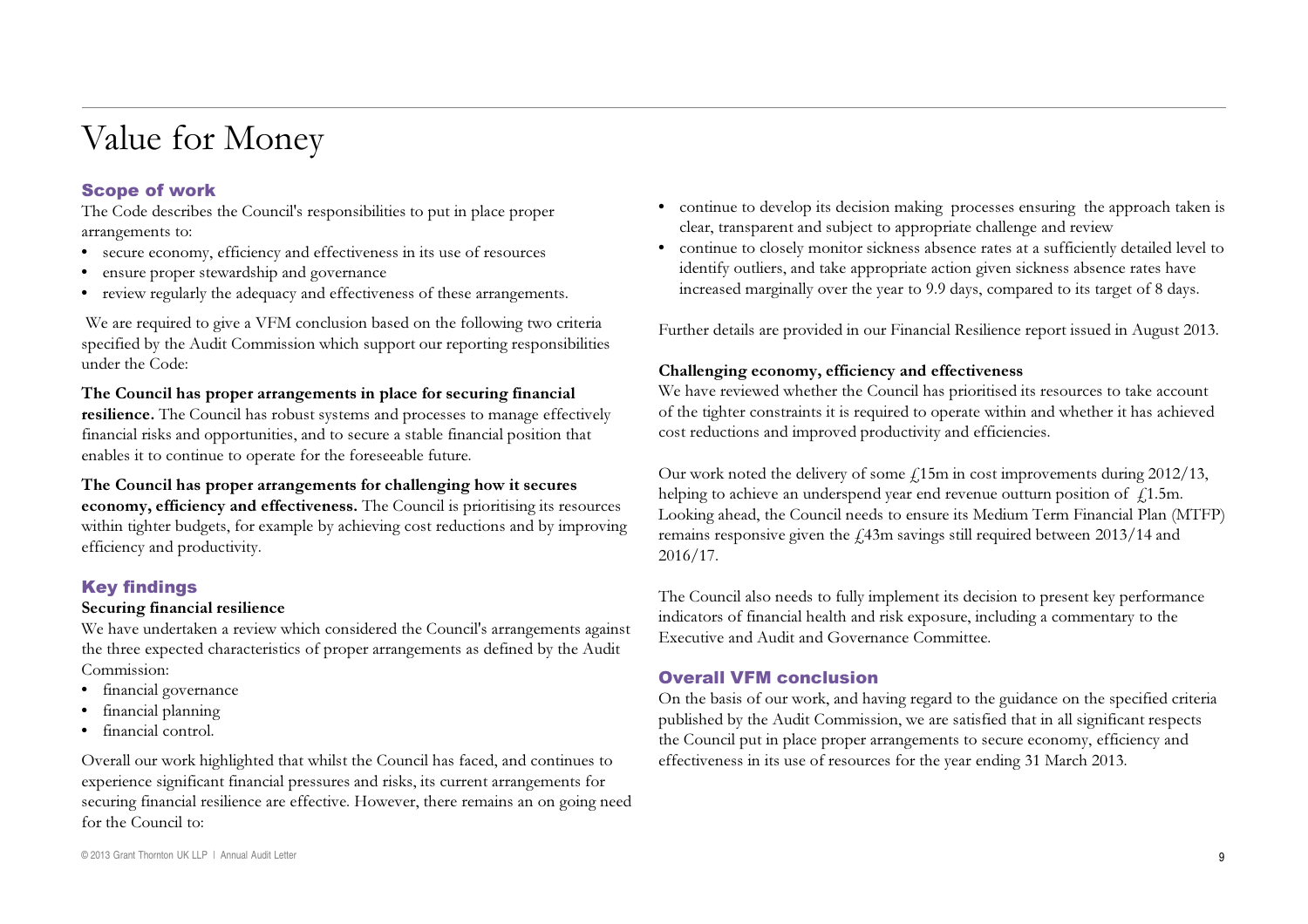# Section 4: Certification of grant claims and returns

**01. Executive summary** 

**02. Audit of the accounts** 

**03. Value for Money**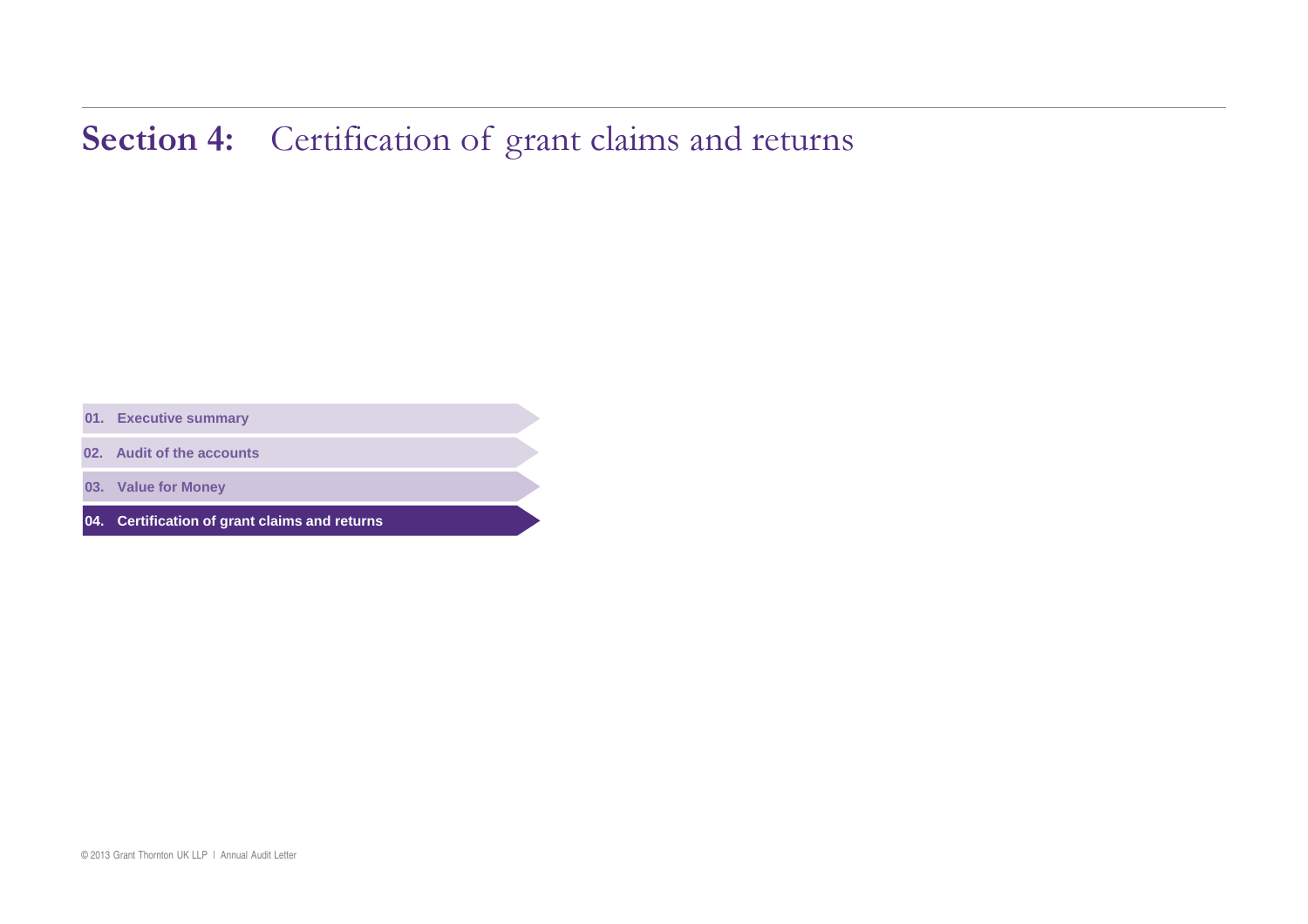# Certification of grant claims and returns

#### Introduction

We are required to certify certain of the claims and returns submitted by the Council. This certification typically takes place some six to nine months after the claim period and represents <sup>a</sup> final but important part of the process to confirm the Council's entitlement to funding.

#### Approach and context to certification

Arrangements for certification are prescribed by the Audit Commission, which agrees the scope of the work with each relevant government department or agency, and issues auditors with a Certification Instruction (CI) for each specific claim or return.

#### Key messages

Our work on certification of grant claims is currently on-going. Our work to date has not identified any issues which we wish to highlight. The detailed findings of our work will be reported in our Grant Certification report in early 2014.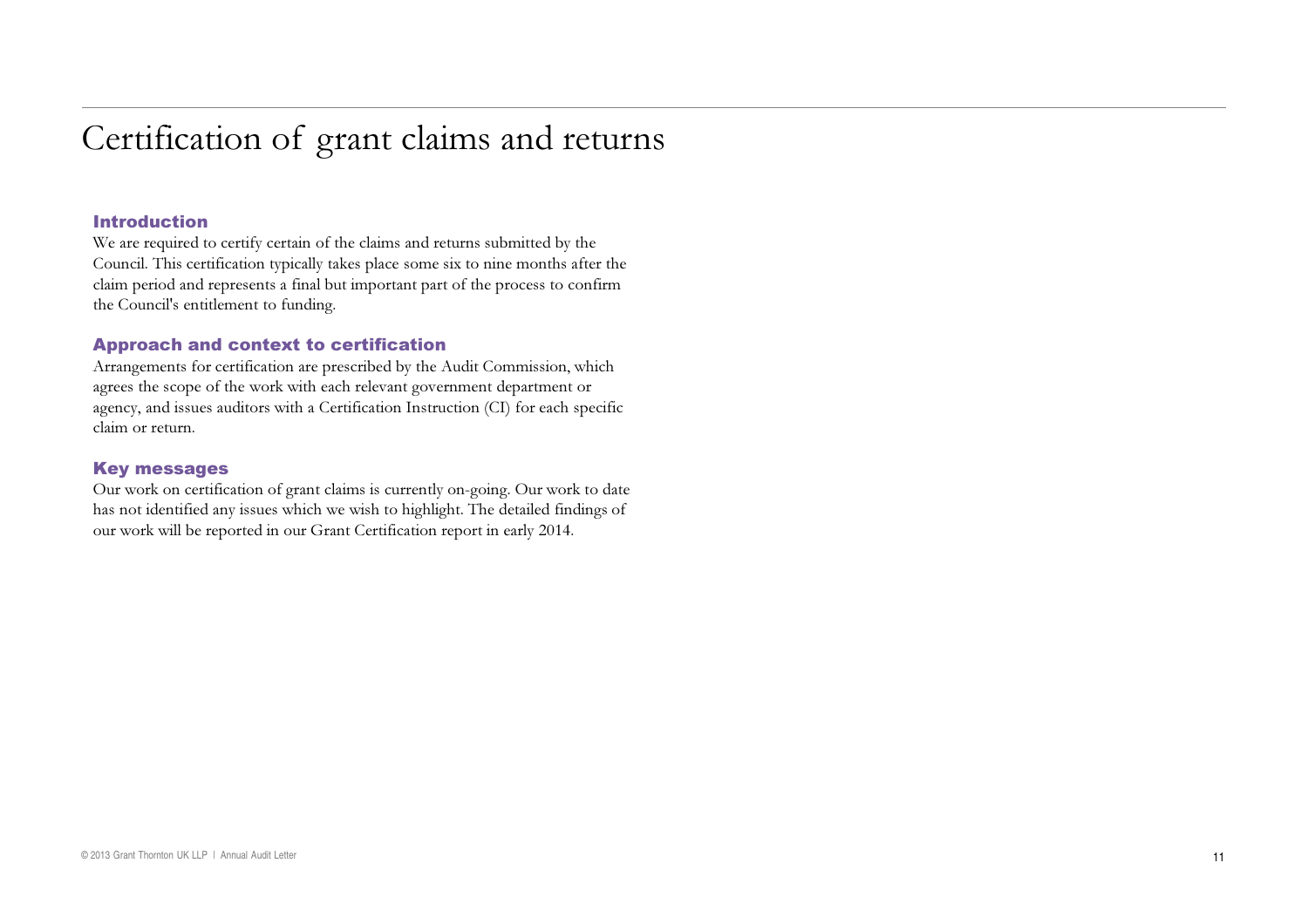Appendices

# Appendices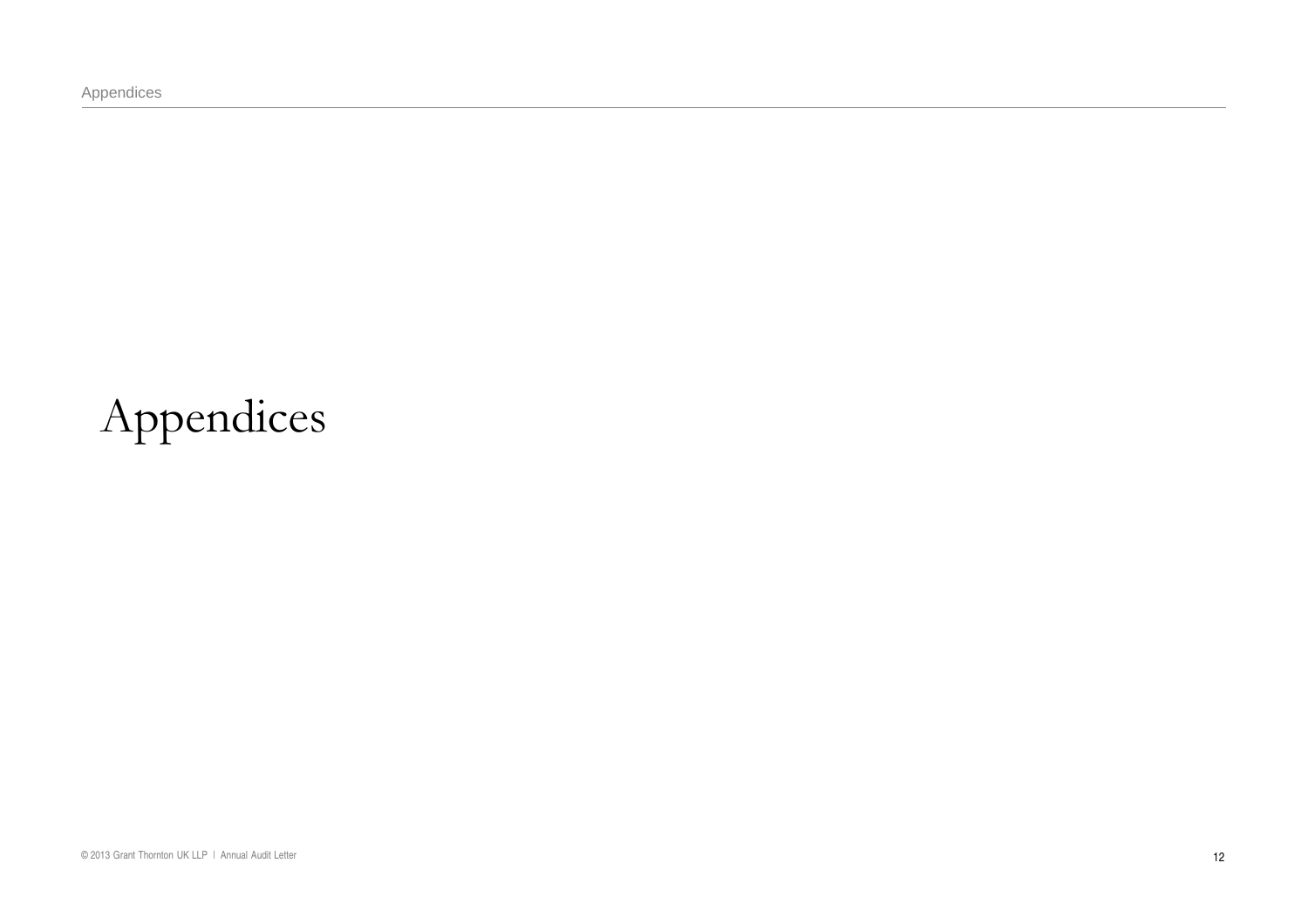# Appendix A: Reports issued and fees

We confirm below the fee charged for the audit and the provision of non-audit services.

#### Fees

|                         | Per Audit plan Actual fees |         |
|-------------------------|----------------------------|---------|
|                         |                            |         |
| Audit Fee               | 203,133                    | 203,133 |
| Grant certification fee | 45.900                     | 45.900  |
| Total fees              | 249.033                    | 249,033 |

#### Fees for other services

| <b>Service</b>                     | <b>Fees £</b> |
|------------------------------------|---------------|
| Regional Growth Fund Due Diligence | 19,430        |

#### Reports issued

| <b>Report</b>                     | Date issued    |
|-----------------------------------|----------------|
| Audit Plan                        | March 2013     |
| <b>Audit Findings Report</b>      | August 2013    |
| VfM - Financial Resilience Report | August 2013    |
| Annual Audit Letter               | September 2013 |